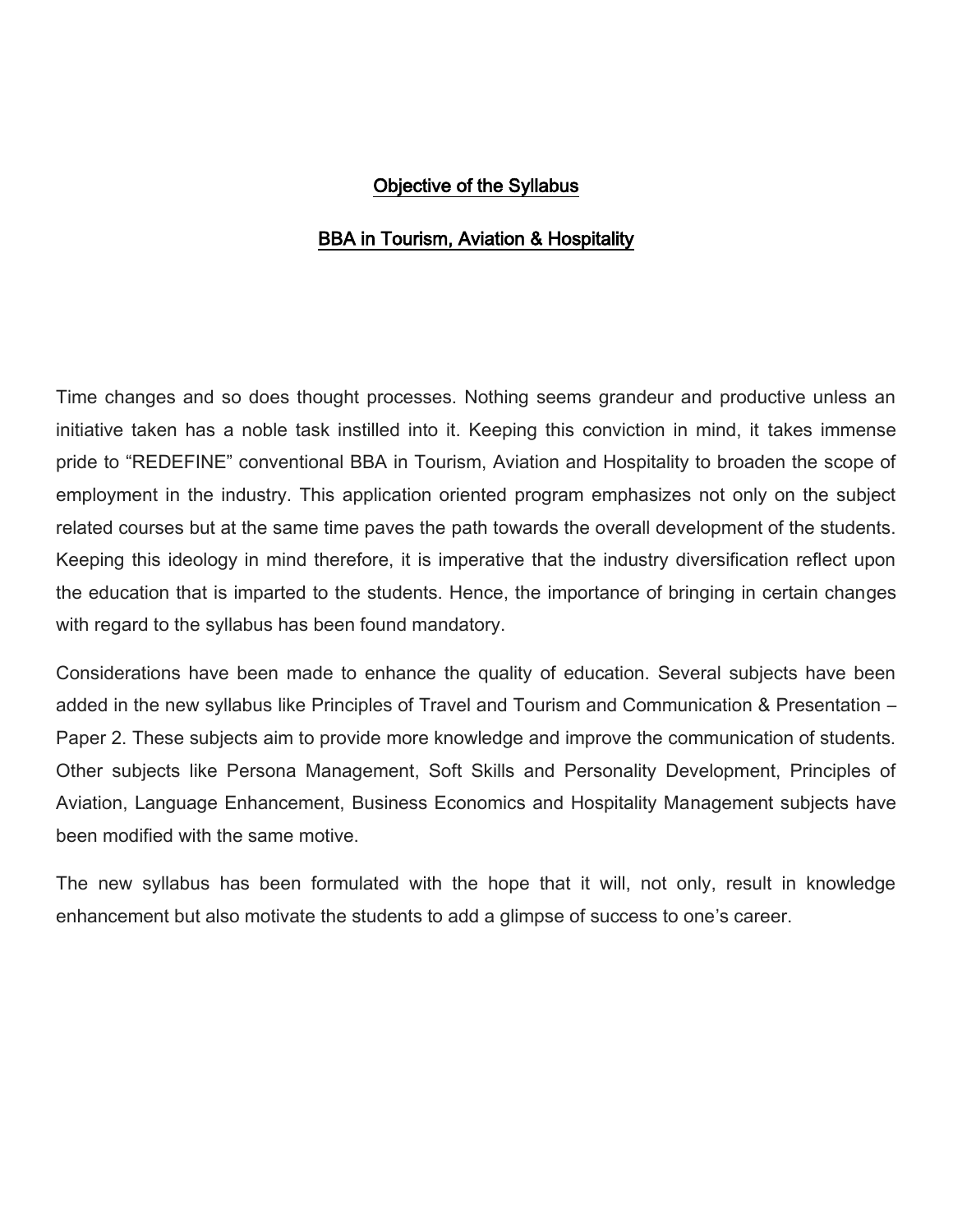## SYLLABUS FOR BBA PROGRAMME

## IN

## TOURISM, AVIATION & HOSPITALITY

Annexure:

Semester – I

| <b>Subject Code</b> | Title of the Course                               | <b>Full Marks</b>  | <b>Credits</b>       |
|---------------------|---------------------------------------------------|--------------------|----------------------|
| DSC <sub>1</sub>    | Persona Management, Soft skills and               | 75                 | 6                    |
|                     | <b>Personality Development</b>                    |                    |                      |
| DSC <sub>2</sub>    | <b>Fundamentals of Aviation &amp; Hospitality</b> | 75                 | 6                    |
| LCC <sub>1</sub>    | <b>English Language Enhancement</b>               | 75                 | 6                    |
| AECC 1              | (Environmental Studies)                           | 100                | $\overline{2}$       |
|                     |                                                   | <b>Total Marks</b> | <b>Total Credits</b> |
|                     |                                                   | 325                | 20                   |

## Semester – II

| <b>Subject Code</b> | Title of the Course                                        | <b>Full Marks</b>  | Credits        |
|---------------------|------------------------------------------------------------|--------------------|----------------|
| DSC <sub>3</sub>    | <b>Fundamentals of Travel &amp; Tourism</b>                | 75                 | 6              |
| DSC <sub>4</sub>    | &<br>Customer<br>Service<br>Passenger<br>Handling          | 75                 | 6              |
| LCC 2 (Paper- I)    | <b>Communication and Presentation</b>                      | 75                 | 6              |
| AECC 2 (MIL)        | Alternative English / Bengali/ Sanskrit /<br>Hindi/ Nepali | 50                 | $\overline{2}$ |
|                     |                                                            | <b>Total Marks</b> | Total          |
|                     |                                                            | 275                | Credits 20     |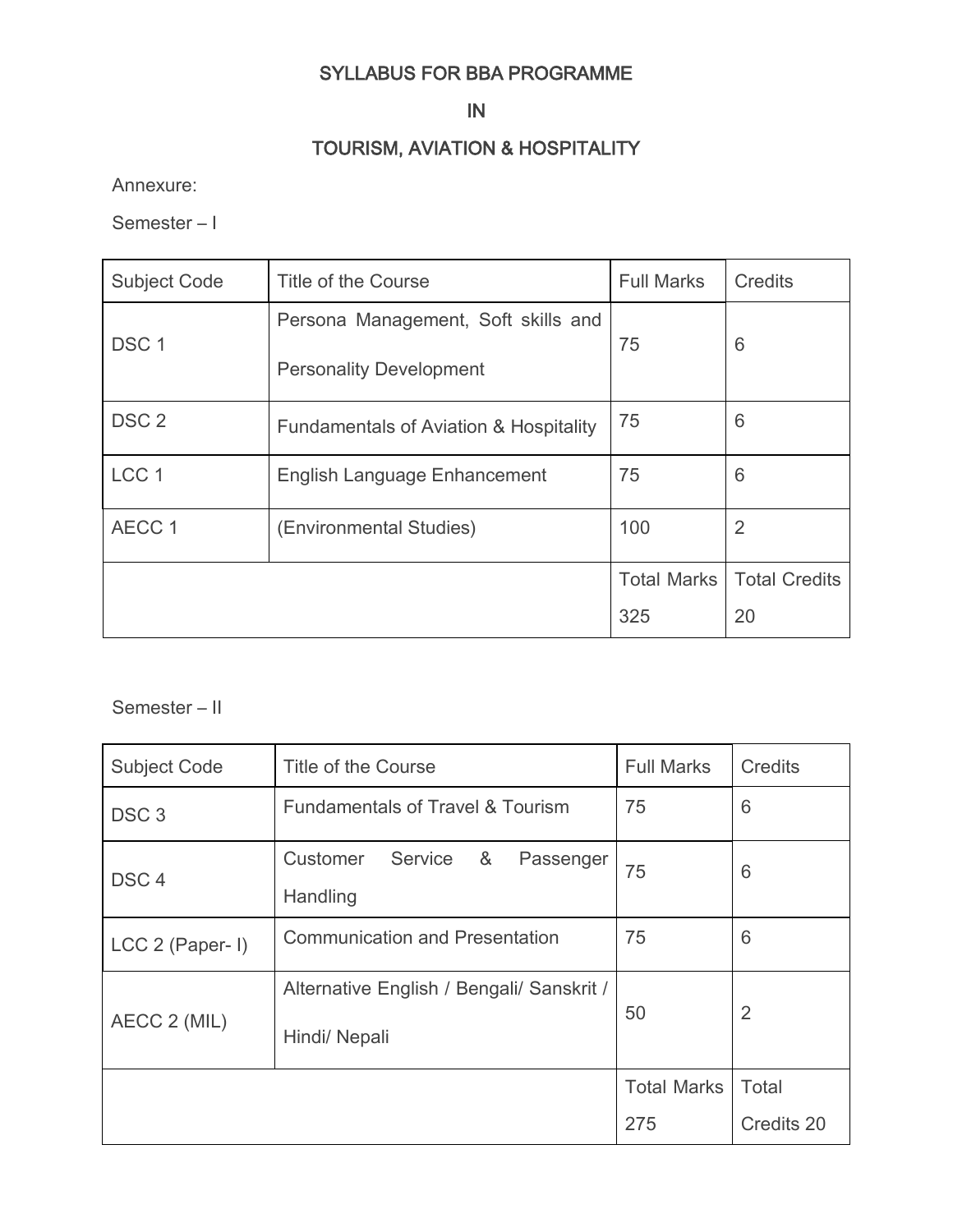| <b>Subject Code</b> | Title of the Course                                                                   | <b>Full Marks</b>  | Credits        |
|---------------------|---------------------------------------------------------------------------------------|--------------------|----------------|
| DSC <sub>5</sub>    | 8 <sub>o</sub><br>Security<br>Aviation<br>Safety<br>Management                        | 75                 | 6              |
| DSC <sub>6</sub>    | <b>Principles of Management</b>                                                       | 75                 | 6              |
| LCC <sub>1</sub>    | <b>Business Language</b>                                                              | 75                 | 6              |
| SEC <sub>1</sub>    | <b>Business Organization and</b><br><b>Organizational Behaviour</b><br>Administration | 75                 | $\overline{2}$ |
|                     |                                                                                       | <b>Total Marks</b> | Total          |
|                     |                                                                                       | 300                | Credits 20     |

## Semester – IV

| <b>Subject Code</b> | Title of the Course                        | <b>Full Marks</b>  | <b>Credits</b> |
|---------------------|--------------------------------------------|--------------------|----------------|
| DSC <sub>7</sub>    | Load Planning & DGR                        | 75                 | 6              |
| DSC <sub>8</sub>    | Front Office & Accommodation<br>Operations | 75                 | 6              |
| LCC 2 (Paper- II)   | <b>Communication and Presentation</b>      | 75                 | 6              |
| SEC <sub>2</sub>    | Human Resource Development                 | 75                 | 2              |
|                     |                                            | <b>Total Marks</b> | Total          |
|                     |                                            | 300                | Credits 20     |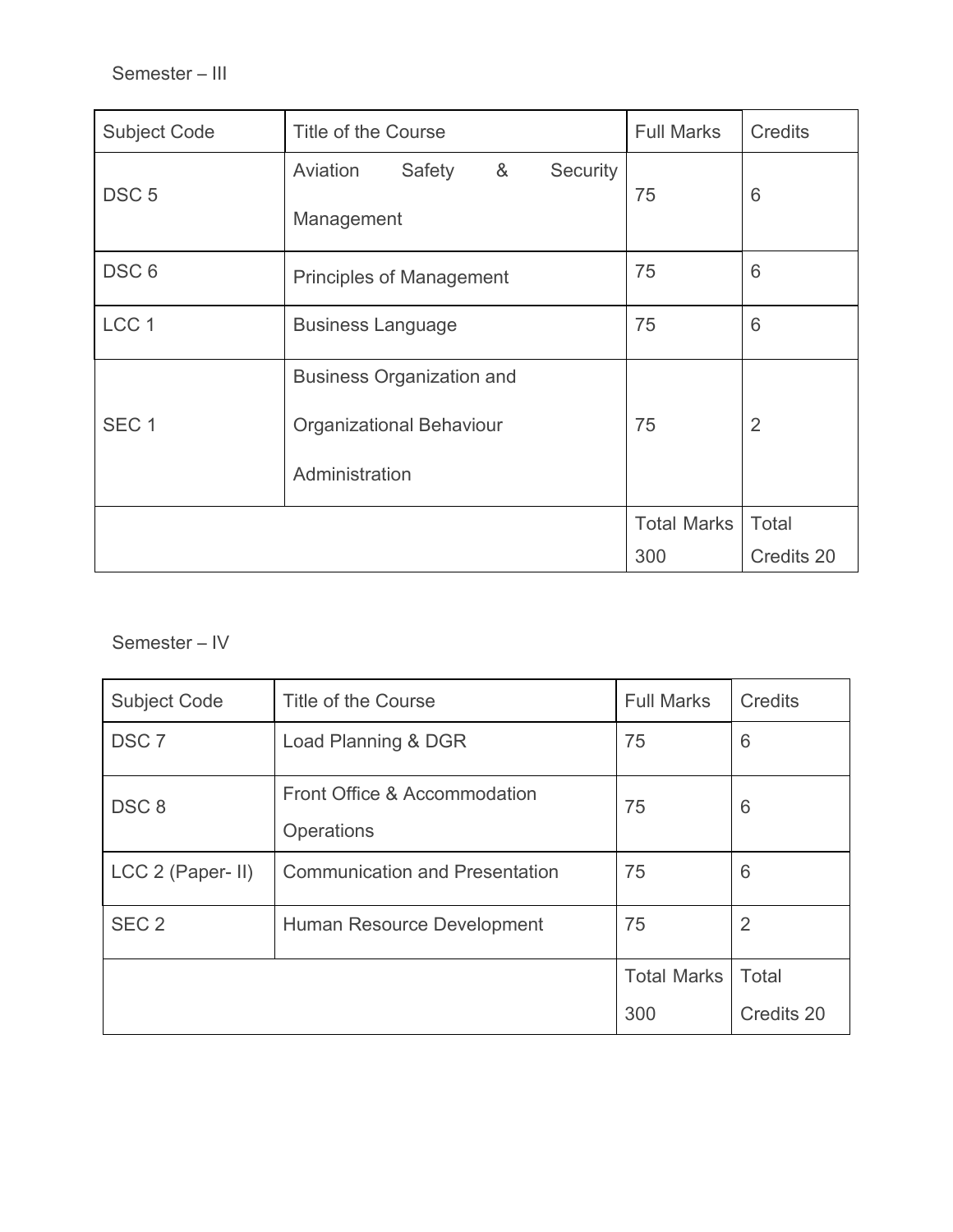| <b>Subject Code</b> | Title of the Course                                            | <b>Full Marks</b>  | Credits        |
|---------------------|----------------------------------------------------------------|--------------------|----------------|
| SEC <sub>3</sub>    | Crew Management & In-flight services                           | 75                 | $\overline{2}$ |
| DSE <sub>1</sub>    | Food & Beverages and Food<br>Production                        | 75                 | 6              |
| DSE <sub>2</sub>    | <b>Business Finance &amp; Hotel Accounting</b>                 | 75                 | 6              |
| GE <sub>1</sub>     | <b>Business Economics &amp; Elementary</b><br><b>Statistic</b> | 75                 | 6              |
|                     |                                                                | <b>Total Marks</b> | Total          |
|                     |                                                                | 300                | Credits 20     |

Semester – VI

| <b>Subject Code</b> | Title of the Course                   | <b>Full Marks</b>  | Credits              |
|---------------------|---------------------------------------|--------------------|----------------------|
| DSE <sub>3</sub>    | Cargo Transportation Management &     |                    | $\overline{2}$       |
|                     | Airfares & Ticketing                  | 75                 |                      |
| DSE <sub>4</sub>    | <b>Tourism Business &amp; Product</b> | 75                 | 6                    |
| SEC <sub>4</sub>    | <b>Industry Project</b>               | 75                 | 6                    |
| GE <sub>2</sub>     | India as a Destination Cruise         |                    |                      |
|                     | Destination (Inbound and Outbound)    | 75                 | 6                    |
|                     |                                       | <b>Total Marks</b> | <b>Total Credits</b> |
|                     |                                       | 300                | 20                   |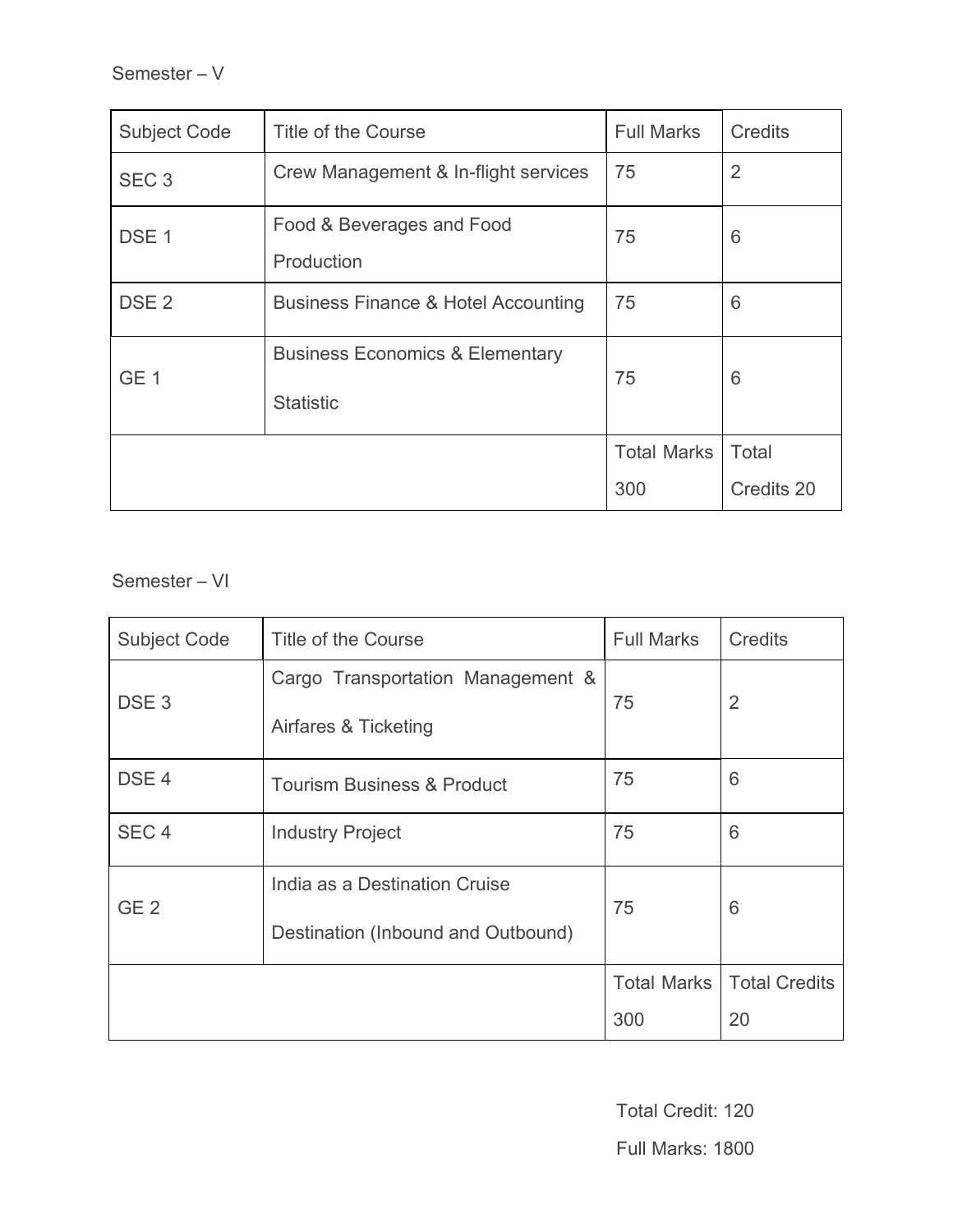#### SEMESTER – I

#### DSC 1:

#### Persona Management, Soft Skills and Personality Development

#### Full Marks: 75, Credits: 6

UNIT 1

Self Analysis, SWOT Analysis, Self Introspection, Career Goals, Achieving Goals, Attributes, Self Confidence, Self Esteem

UNIT 2

Creativity, Out of Box thinking, Lateral thinking, Etiquette, Motivation, Factors of Motivation, Personal Grooming Part 1 and 2, Health and Nutrition, Team building skills, Airline and Corporate etiquette.

#### DSC 2:

#### Fundamentals' of Aviation & Hospitality

Full Marks: 75, Credits: 6

UNIT-1

History of Aviation- The Evolution of Aviation, Issues and Challenges, Global Aviation Industry, Aviation Industry in India- An Overview, Aircraft Types and Structures, Aircraft manufacturers.

UNIT-2

World Airlines and Airports, World Aviation Bodies- Airports- Domestic and International, General physical characteristics of an airport – Domestic & International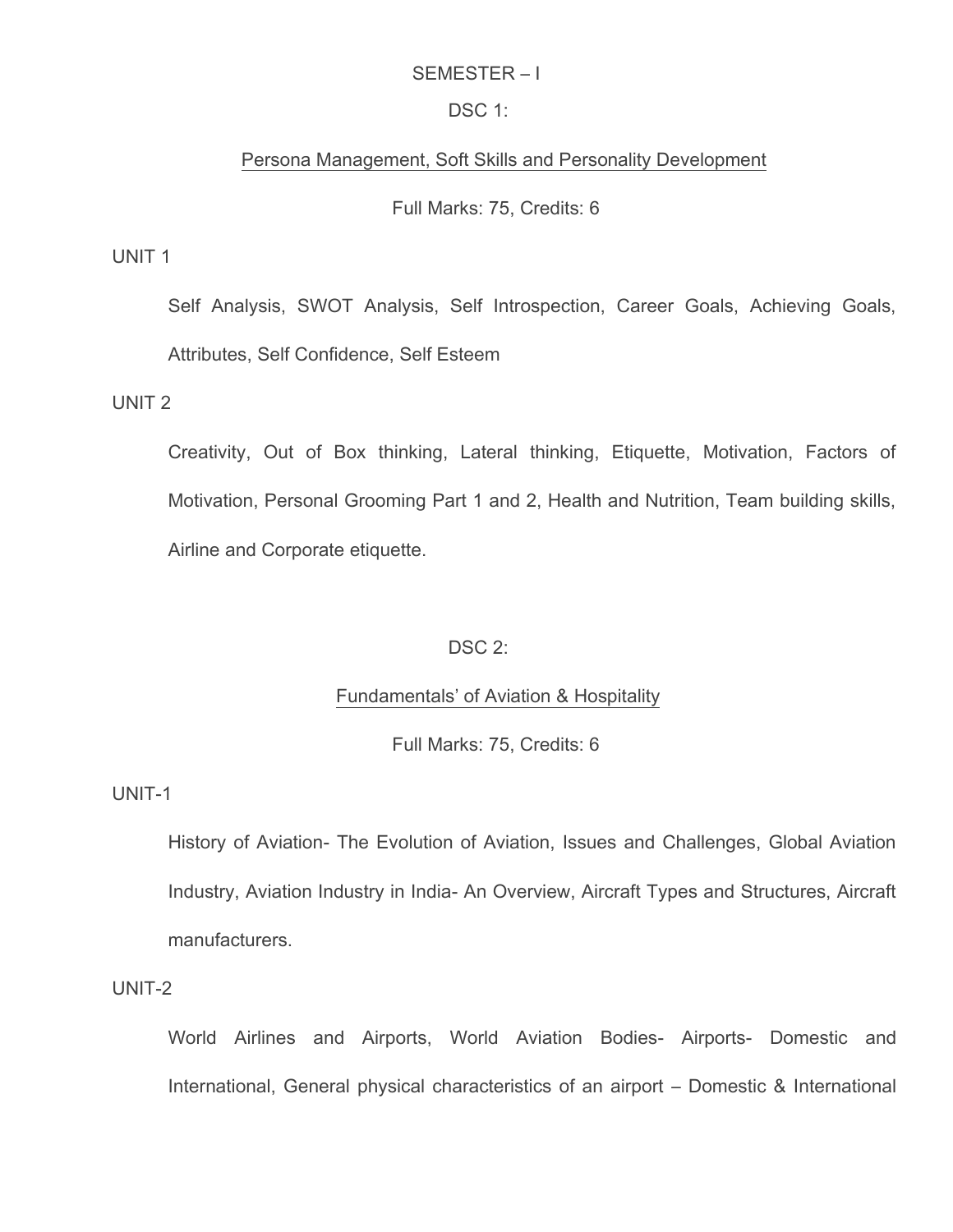Airports, World Airlines, World Major Airports, IATA and ICAO, National Aviation Authorities.

UNIT-3

General Subjects – Layout of an Airport and Ground handling - Passenger Services. Airport and Aircraft Security, managerial Operations, Airline catering and Various Bodies.

#### UNIT– 4

Introduction to Hospitality - History of Hospitality Industry; Introduction to Hotel Industry, Types of Hotels,Classification of Star Category & Scaling of large, medium, small and budgetary hotel:All major & Minor departments of Hotel.

### LCC 1:

#### English Language Enhancement

Full Marks: 75, Credits: 6

UNIT 1

Nouns – Definition of a noun, Articles – Definition and types of articles, Verbs and verb Tenses, Adjectives, Adverbs, Prepositions, Subjects-Verbs Agreement.

UNIT 2

Idioms, Metaphors and Similes, Vowel Sounds, Consonant Sounds, Diphthongs, Intonations, Syllable and Syllable Stress, Current Usage of Idioms, Metaphors and Similes.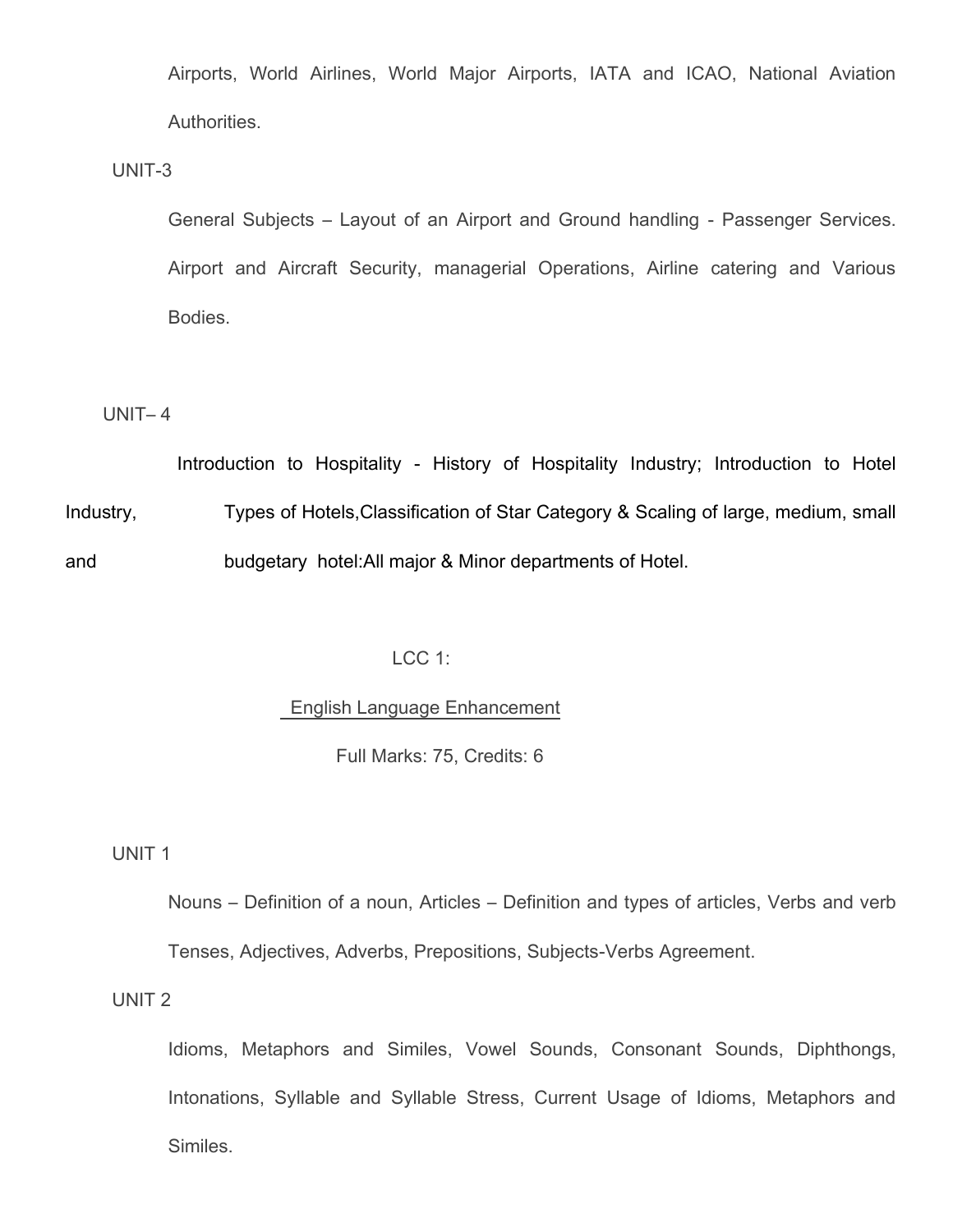AECC 1:

### Environmental Studies

Full Marks: 100, Credits: 2

As per the syllabus of University of North Bengal

### SEMESTER – II

### Fundamentals of Travel and Tourism

Full Marks: 75, Credits: 6

DSC 3:

### UNIT -1

Introduction to Tourism – Tourism Definition, Meaning, Nature & Scope, Tourists, Travelers, Visitors, Transit Visitors & Excursionist – Definition & Differentiation. Types of Tourist – International & Domestic, Inbound & Outbound, Types of Tourism

### UNIT-2

Components of Tourism Infrastructure – Introduction, 4 A's of Tourism (Accessibility, Accommodation, Attraction, Amenities) Types, Forms & Significance

### UNIT-3

History of Tourism - Ancient Era, Imperial Era, Pilgrimage Era, Grand Tour Era, Transition Era, Modern Era. Factors affecting Growth in Tourism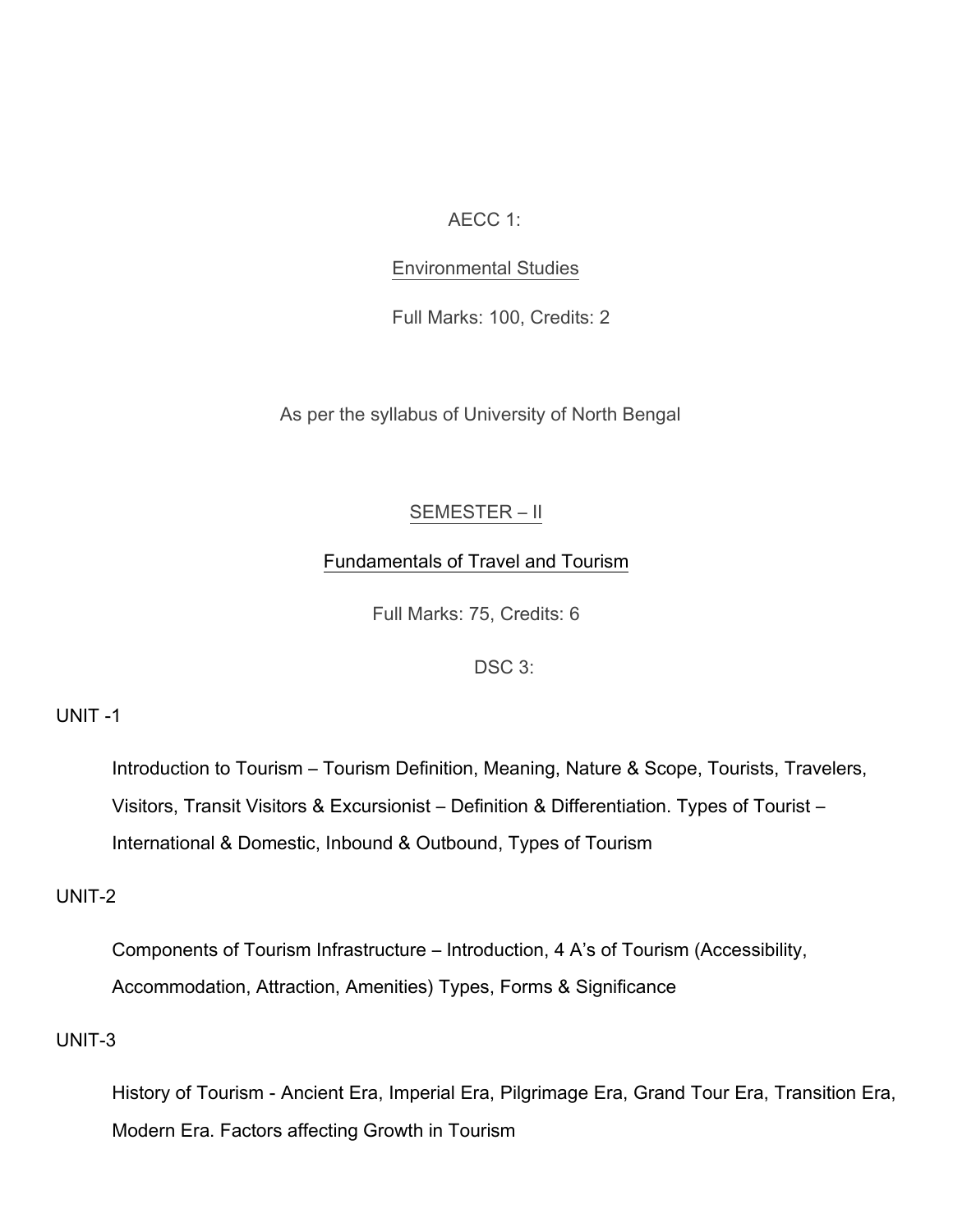Tourism Geography – Role of Geography in Tourism. Types of Indian Landforms. Physical Geography of Asia, Pacific Regions, Tourist Destinations, Attraction & Accessibilities of Major Countries such as India, Thailand, Nepal, Bhutan, Bangladesh, Srilanka, Singapore. Basic idea ofdifferent seasons in the Indian sub continent

## UNIT-5

Impacts of Tourism – Socio cultural Impact, Economic Impact, Political Impact, EnvironmentalImpact.

### DSC<sub>4</sub>:

### Customer Service and Passenger Handling

Full Marks: 75, Credits: 6

Unit-1

Components of Customer Care - Airline and Corporate Etiquette, Defining a Customer,

Types of Customer, Customer Service and Retention.

### Unit-2

Behavior Patterns and Building Rapport- Behavior Styles, Assertive Behavior, Empathy

Ns Sympathy, Rapport Building Techniques.

Unit-3

Passenger handling- International and Domestic Passenger Terminals, International Travel Documentation, baggage Allowance and Baggage irregularities, passenger needing Special Attention.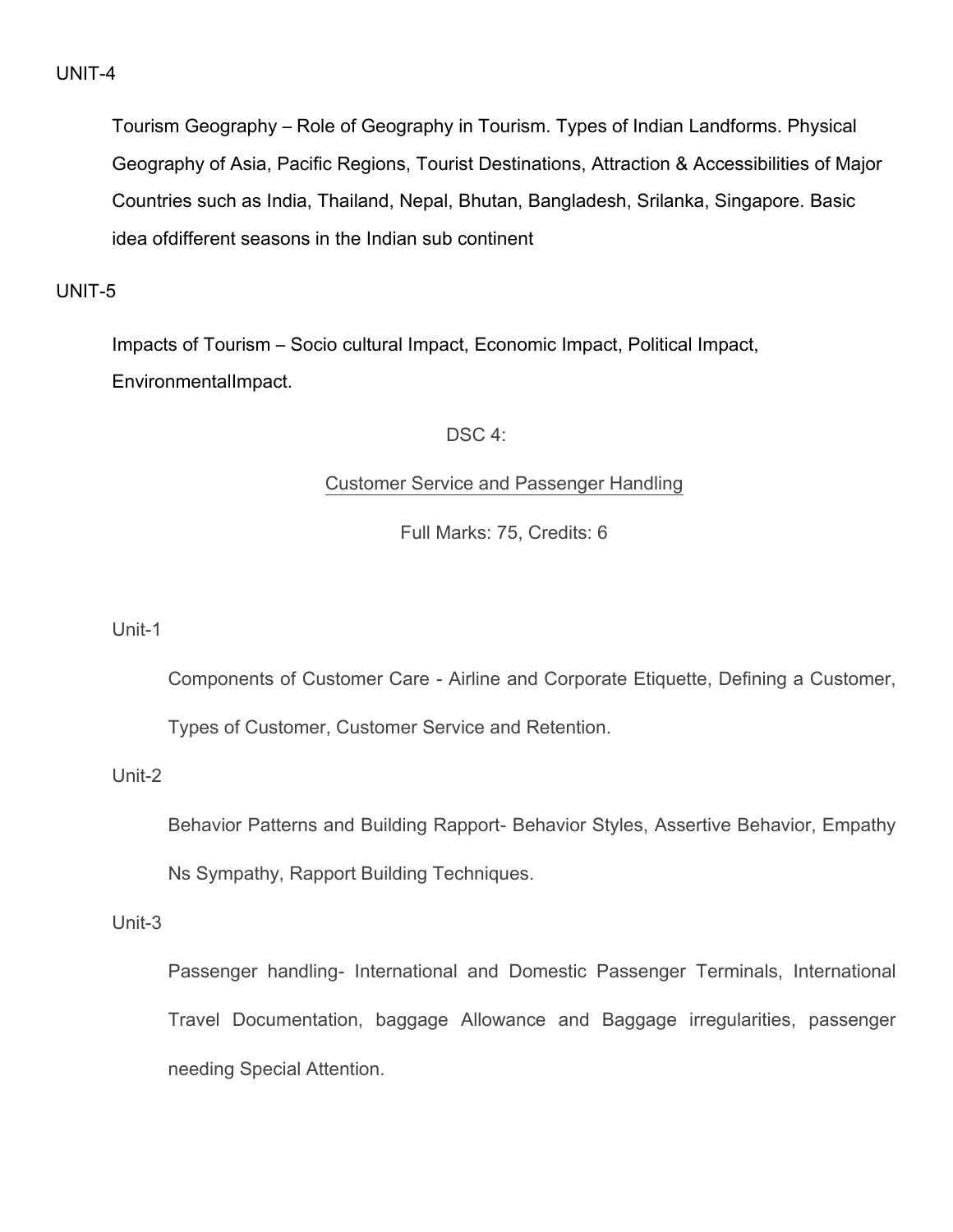Airport Handling- Airport Services, Standard Operations, ramp Services and Airside Safety, Freight ware House management

## LCC 2 (PAPER 1)

## Communication and Presentation

Full Marks: 75, Credits: 6

UNIT - 1

The fundamentals of Communication-The communication process, types of Communication skills, Fundamental components of communication, barriers to effective communication skills.

UNIT-2

The Art of Conversation and Active Listening- Conversation skills, how to start a conversation, Active Listening, Barriers to good listening.

## AECC 2 (MIL):

Alternative English / Bengali / Sanskrit / Hindi / Nepali

Full Marks: 50, Credits: 2

As per the syllabus of University of North Bengal.

## SEMESTER – III

### DSC 5:

## Aviation Safety & Security Management

Full Marks: 75, Credits: 6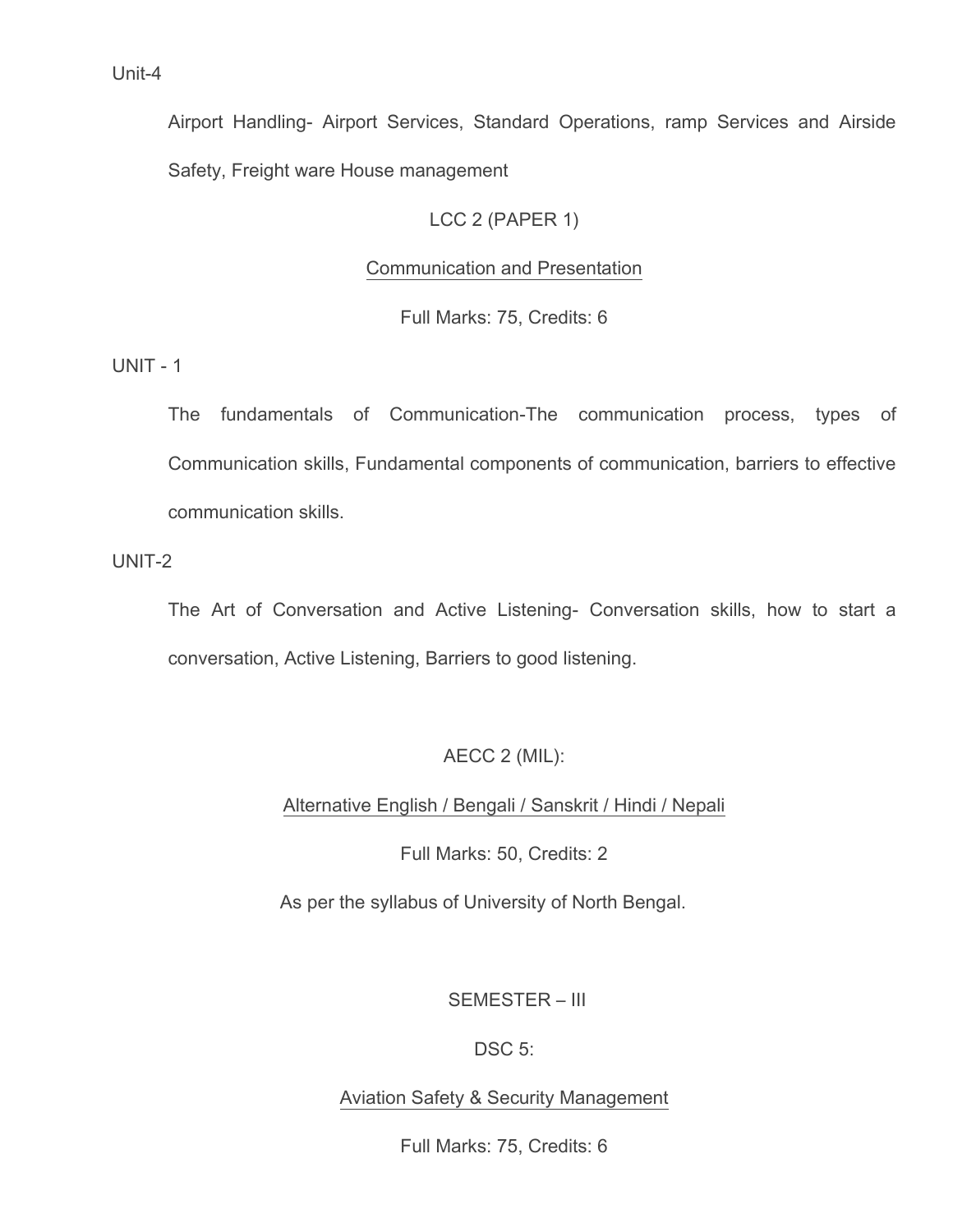### UNIT I

Aviation Security: Infrastructural requirement, planning and design consideration for security in Airport, In Flight safety & Security, Global Security Perspective, Role & Responsibilities – IATA, ICAO, Aviation Security Group.

### UNIT 2

Crisis management at airport, SOP for bomb threat, Mitigating hijack crisis situation, Response to acts of unlawful interference.

## UNIT 3

Major accident analysis – midair collision, Runway incursion. Weather factors, Human factors, Managing human error - Human reliability assessment, Safety cultures in airlines, Nature of accident – causes, investigation, analyses and reporting.

### UNIT 4

Major issues – contemporary assessment, psychological aspects and training, Bird strike, Airport operators – responsibilities, airside discipline, Maintenance of Airport and Aircraft.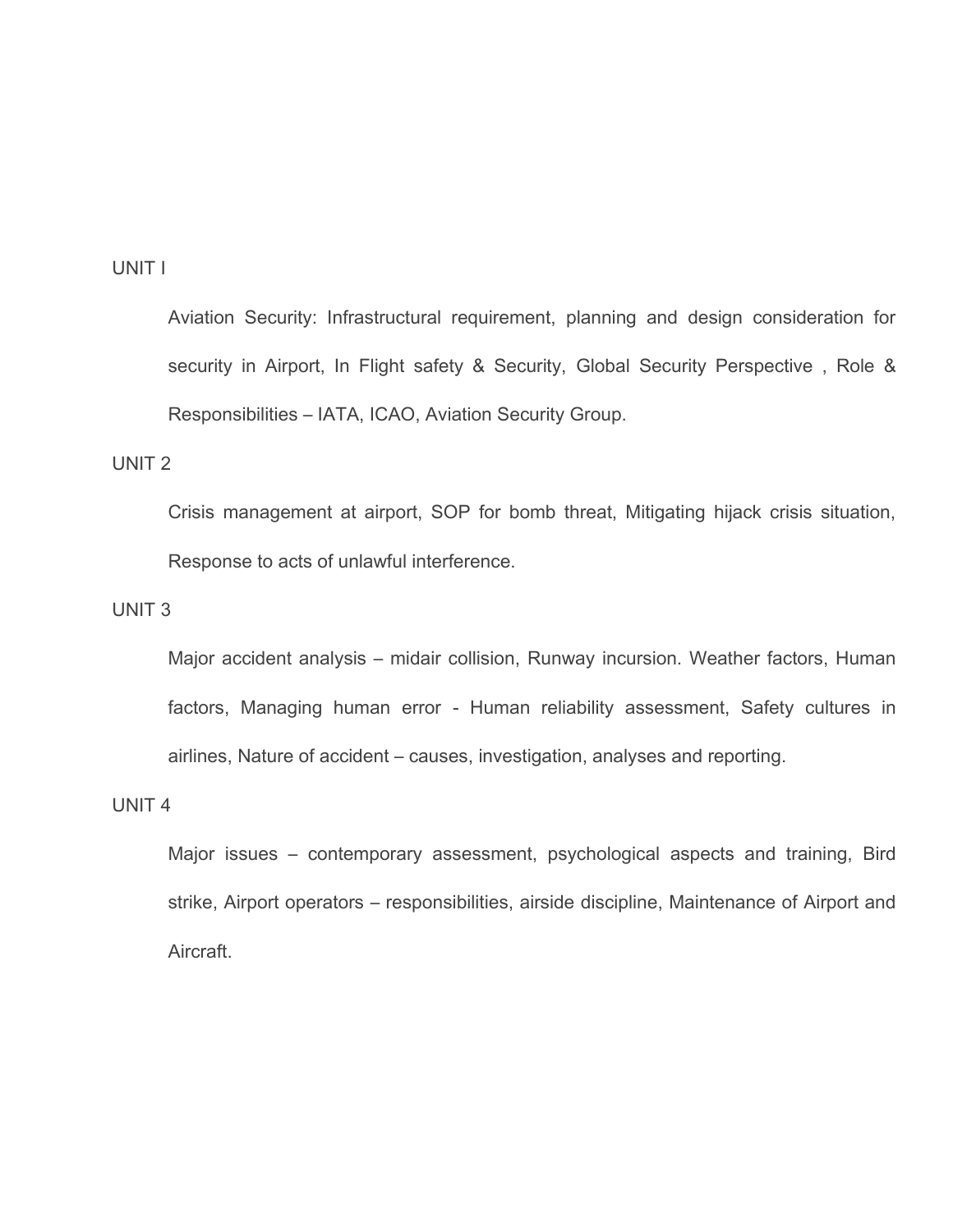DSC 6:

#### Principles of Management

Full Marks: 75, Credits: 6

#### Unit 1

Conceptual Framework of Management: Definition & Meaning of Management, Levels of Management, Functions of Management, Significance of Management in modern Business Operations

#### Unit 2

System Approach to an Organization: Definition & Meaning of Organization, Importance of an organization, Principles of an Organization and Formal and Informal Organization & their benefits, Span of Control – Introduction & Factors affecting Span of Control.

#### Unit 3:

Coordination: Definition & Meaning, Objectives & Needs of Coordination, Steps to achieve Coordination, Distinction between coordination and cooperation.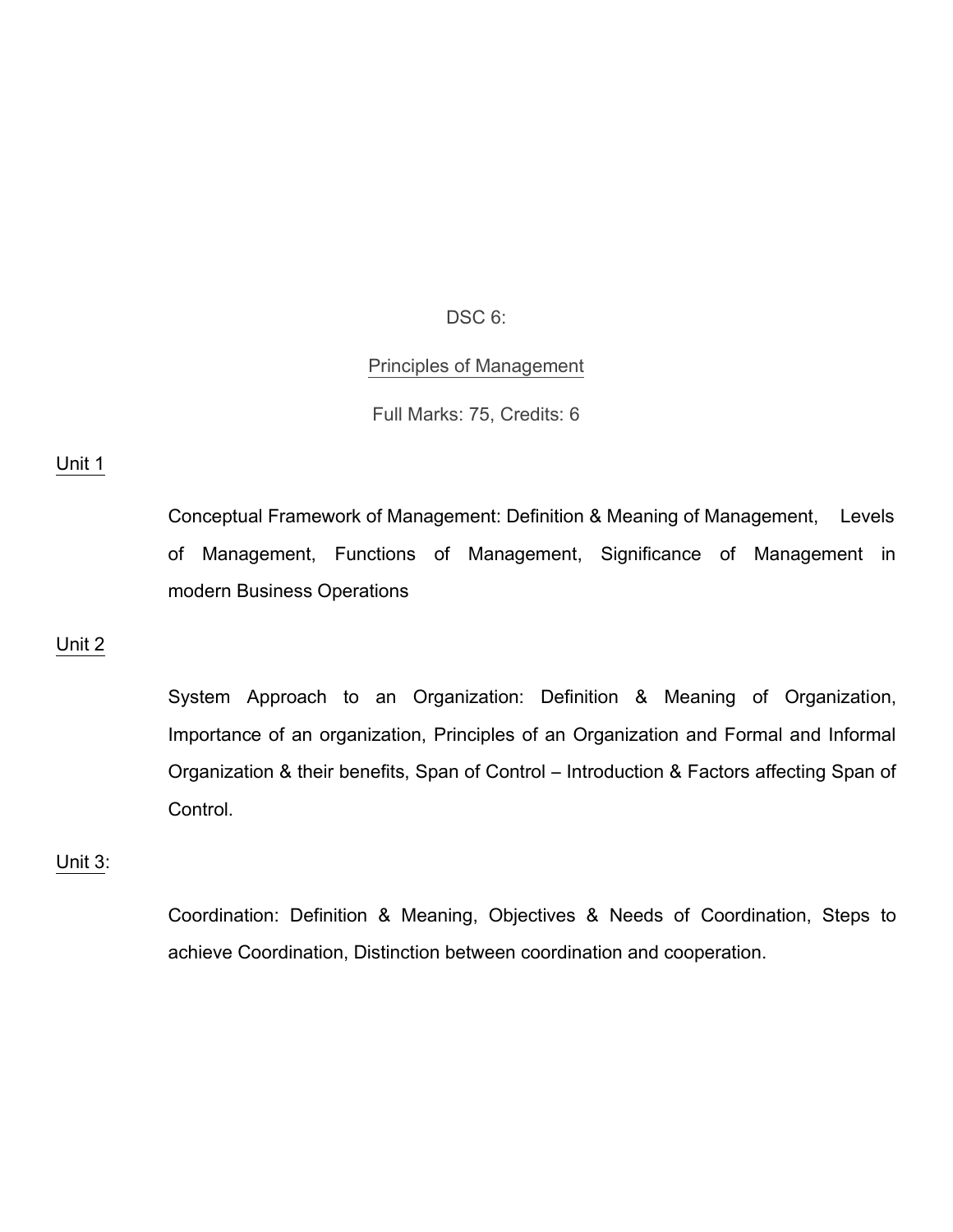### LCC 1:

### Business Language

Full Marks: 75, Credits: 6

Business E mail, drafting a business letter, reporting skills and report writing, effective essay writing.

### SEC 1:

### Business Organization and Organizational Behavior administration

Full Marks: 75, Credits: 6

### UNIT -1

Introduction to Organizational Behavior – Definition of organization, Managers in Organization, Managerial Functions and Skills, Behavioral & Contingency Approach to Management.

### UNIT -2

Management Planning Process – Nature of planning, Types of Planning and Planning Process, Forecasting & its various aspects- Importance of forecasting and elements of forecasting process. Management by Objectives – Concept of MBO, MBO Characteristics, Elements in MBO Process, Benefits and Limitation of MBO.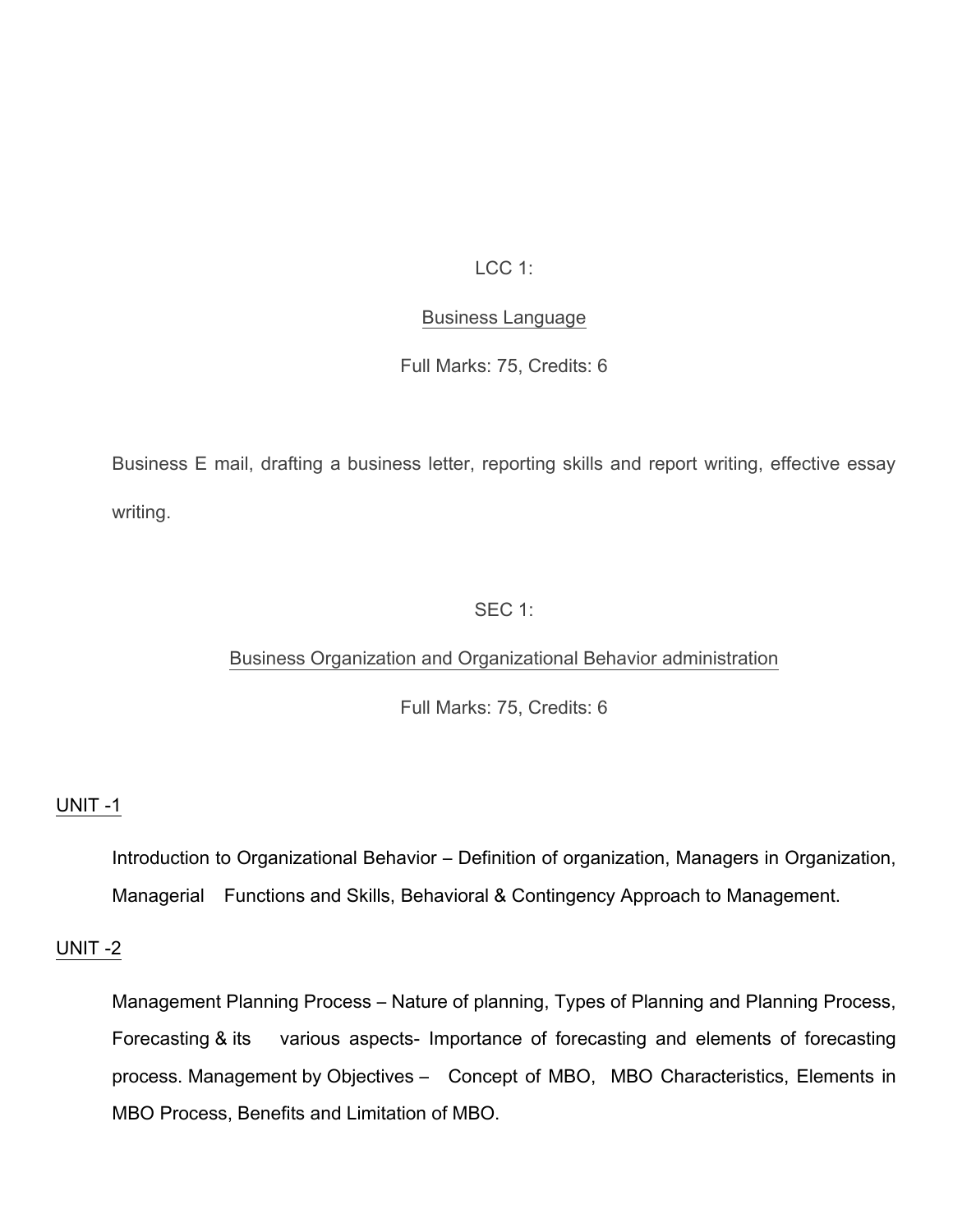Motivation at Work- Concept of Motivation, Importance of Motivation, Types of Motivation and Theories of Motivation (Maslow's and Herzberg's theory), Designing Motivating Jobs – approaches for job redesign.

### $UNIT - 4$

Personality & Attitude, Stress and Behavior – Personality - Concept of personality, values and attitude, Types of Personality. Psychological Testing – Introduction & Types of Test.

Stress & Behaviour – Introduction, Stress sources and Responses , Consequences of Stress and Coping with Stress/Managing Stress.

### SEMESTER IV

### DSC 7:

### LOAD PLANNING & DGR

UNIT -1

Introduction to Load and Trim- Elements of Load and Trim and Aerodynamic Principals, The four Forces and the principal Involved. Provisions of Information to PIC, Passenger and Employees, Load Sheet Functionality, Trim Sheet Functionality, Principal of Storage.

UNIT -2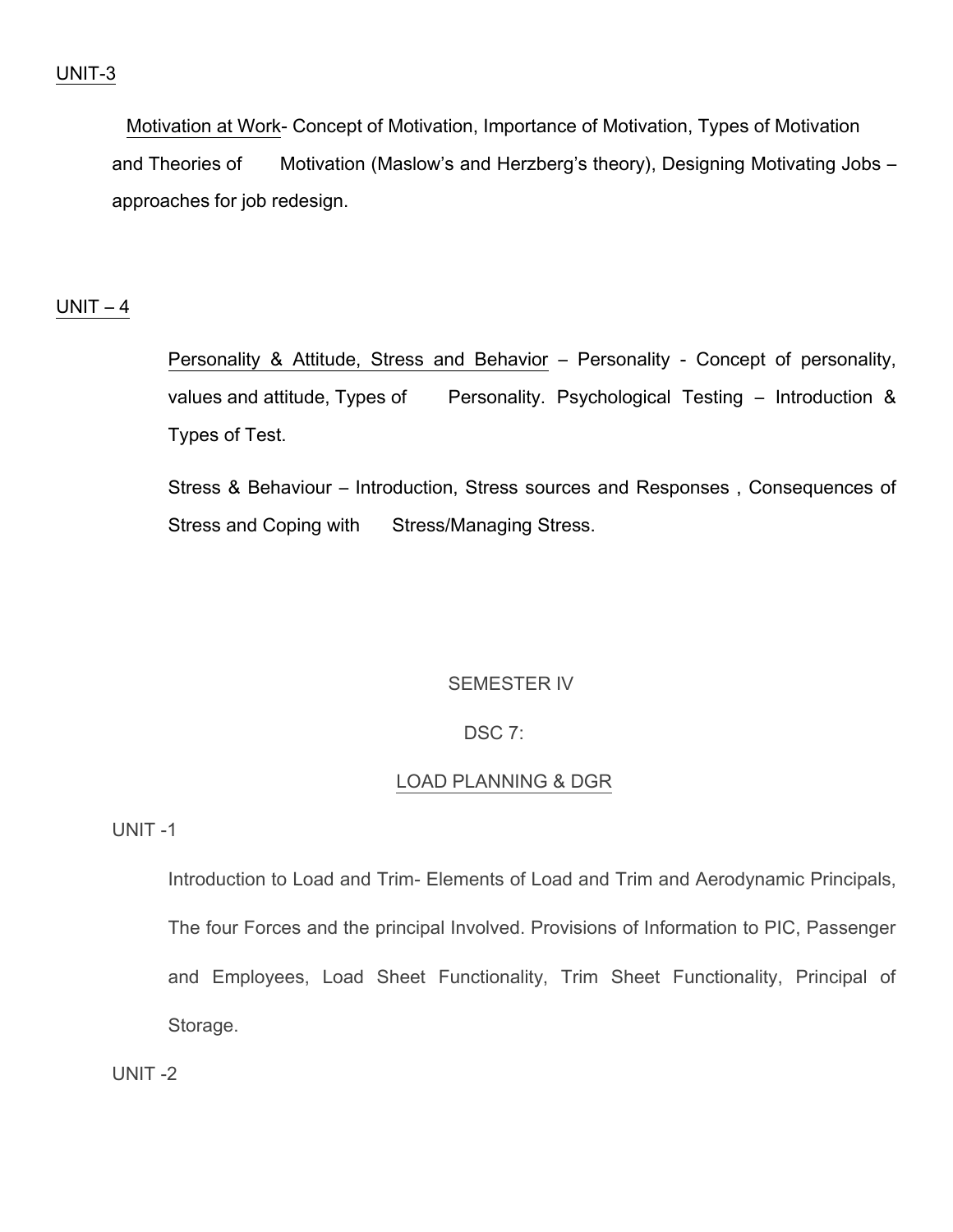Dangerous Goods Regulation-radioactive materials- general Classification of Authorized Bodies, Packing Loading of Radioactive Materials and Objectives, Marking and Libeling of Radioactive Goods.

## DSC<sub>8</sub>

## Front Office & Accommodation operations

Full Marks: 75, Credits: 6

Unit 1: History of hospitality industry; introduction to hotel industry, types of hotel,

classification of star category and scaling of large, medium, small and budgetary hotel:All major and minor departments of hotel.

Sem- 4: Accommodation operation, room division , housekeeping and front office

- Unit 1: Introduction to front office and housekeeping, organization chart of department and its function, business centre, job responsibility, introduction to lodging industry, reservation, registration of guests
- Unit-2: Hotel product, types of rules and services(sub-departments), meals plan, room tariff,left luggage, telephone handling, back office, amendment, preparation and settlement of bills and check-out, night audit, vouchers and allowances
- Unit-3: Types of beds, cleaning agent and equipment, cleaning method, linen room, coordination of front office, locker system, key handling, coupons, budgeting, laundry, fabric and fibre, flower arrangement (horticulture), pest control maintenance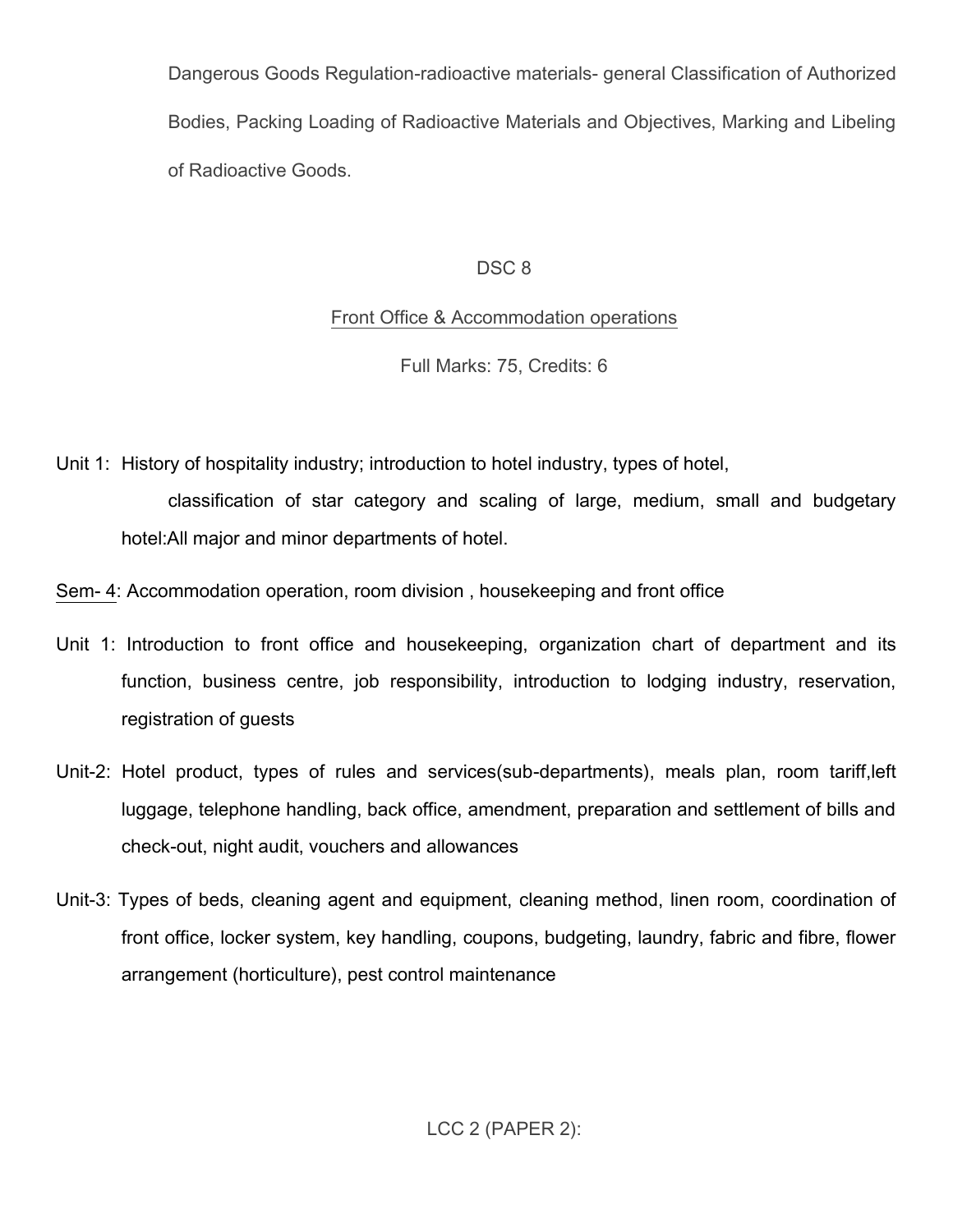### Communication and Presentation

Full Marks: 75, Credits: 6

UNIT- 1

Master the four Ps of Presentation skills- Types of Presentation, Parts of Presentation,

the Four Ps of Presentation skills, Handling queries and the audience.

UNIT - 2

Conquering Fears- Extempore and Impromptu speeches, eye contact, hand gestures, Do's and Don'ts of Body language.

### SEC 2:

### Human Resource Development

Full Marks: 75, Credits: 2

#### $UNIT - 1$

Positional HRD & HRM: HRD - Definition & concept of HRD, Scope of HRD, challenges in HRD, HRM – Definition, Objectives, components & Functions , HR Strategies & Policies

### UNIT - 2

Approaches to HRD: Performance Management System – Definition, Components, Performance Management Cycle & High impact areas for Improvement. Communication- Definition, Objectives & elements of comm., Barriers of Comm., Types of Comm., , Quality Management- Concept, Benefits of TQM, Differences b/w TQM & Traditional Mgmt., Project management – Definition & Concept, Elements of Project Mgmt and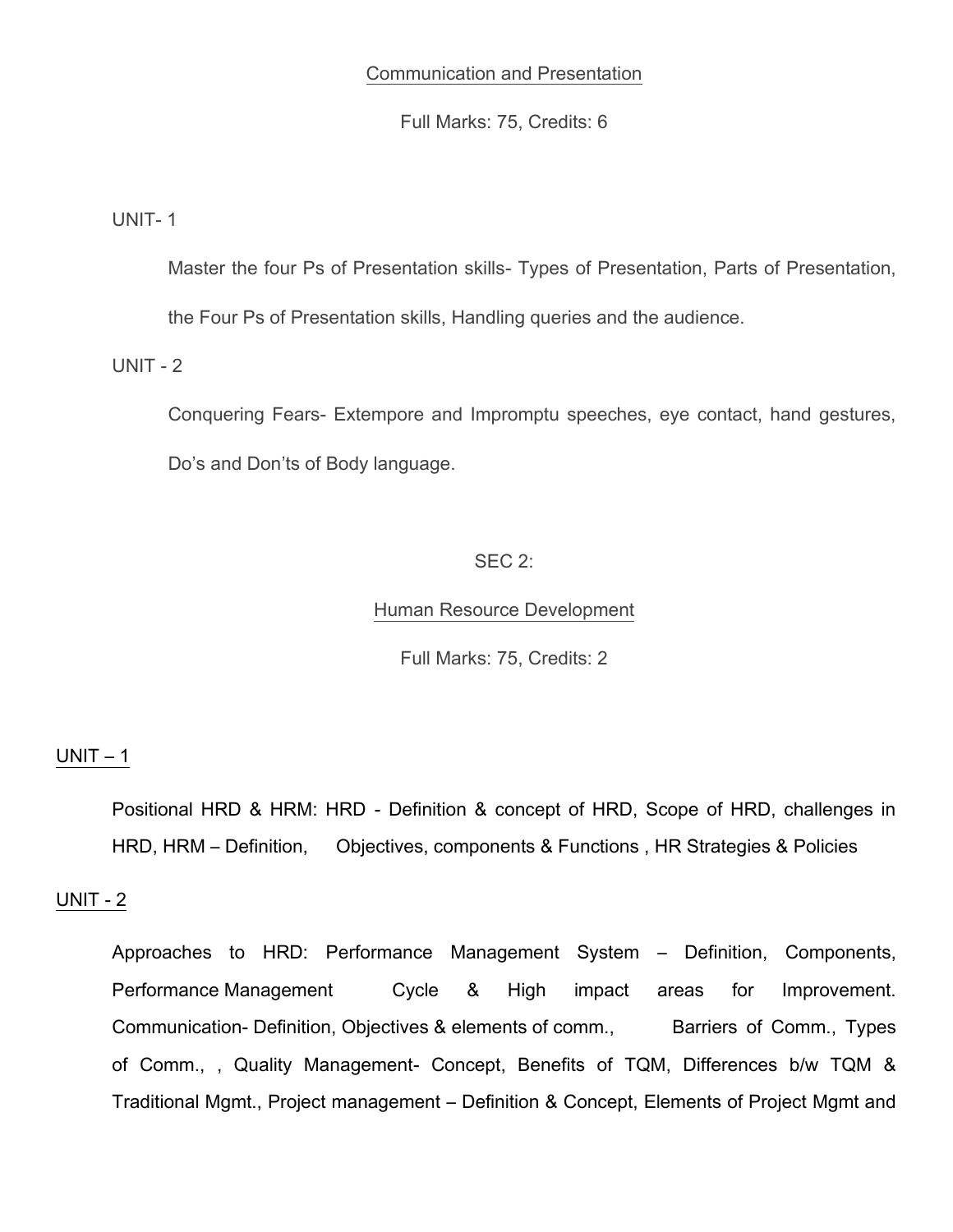Project Mgmt.Cycle. Training – Definition & concept, Need & Importance of Training, Training Process/ Cycle.

### UNIT - 3

Learning: Definition & Concept, Learning Outcomes & components, learning cycle, learning styles and lifelong learning.

### UNIT- 4

Human Resource Development & Change through Groups: Definition of Groups & Teams, Types & comparison of Group and Team in Organization, Stages of Group Development, role of groups in Organizational Development/change management, Functions of team.

## SEMESTER – V

### Crew Management & Inflight Services

### SEC 3:

### Full Marks: 75, Credits: 6

### UNIT -1

Introduction to In-flight services and procedures, Aviation terminologies

### UNIT-2

Role and responsibility of cabin crew, Duties and functions of cabin crew, Pre-flight and preboarding procedures, Special Passenger Handling

UNIT-3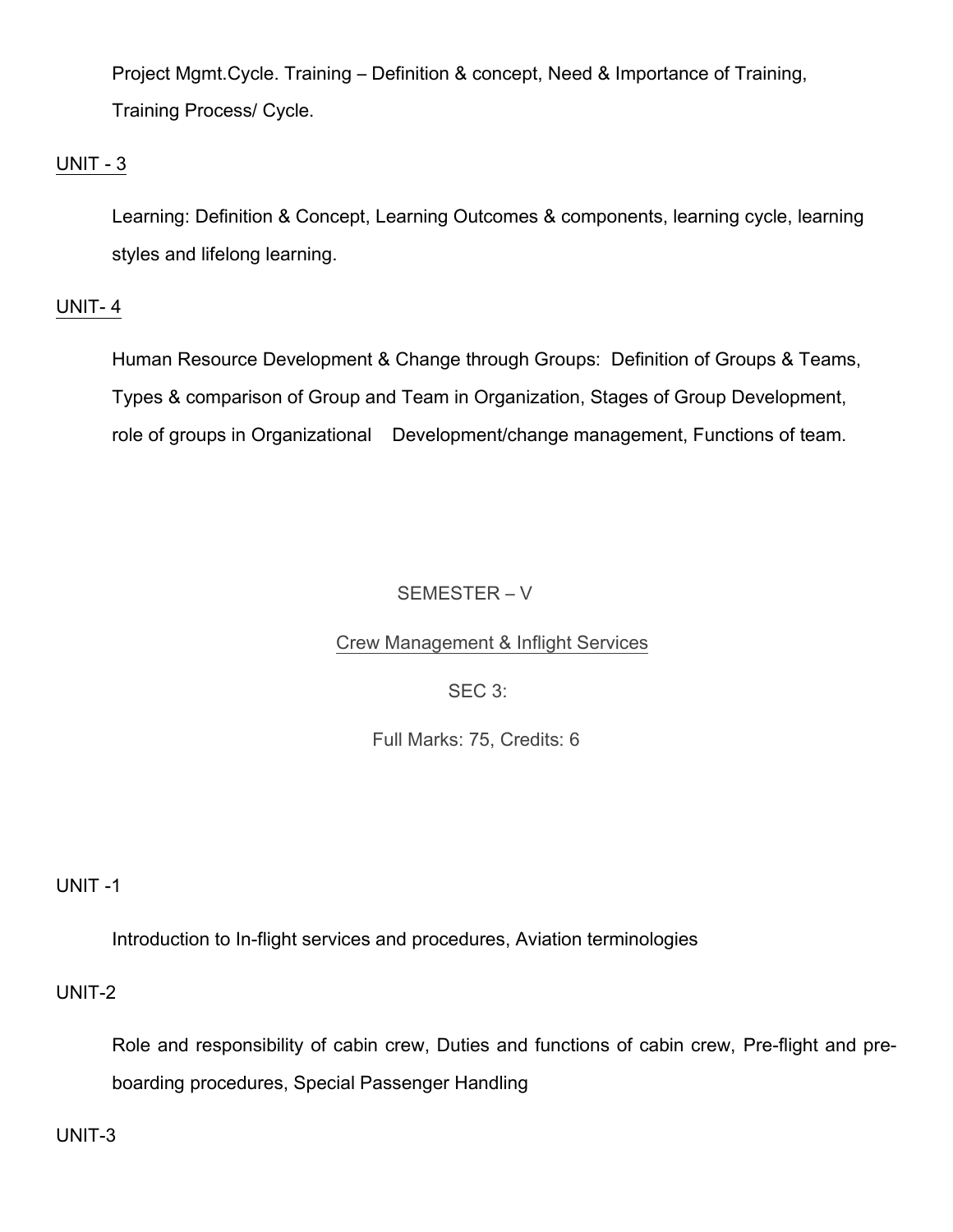Turbulence and Emergency Procedures

### UNIT-4

Crew Resource Management: An Overview – CRM: Evolution and Basics, Flight Control Crew Management, Maintenance Resource Management, Impact of CRM in Aviation Safety, CRM **Training** 

### UNIT-5

CRM Aspects in Incidents/Accidents – Data on Incidents/Accidents: Human Performance Analysis, Evaluation of Flight Crew CRM Skills

### UNIT-6

Issues in CRM – Individual Performance: Relevant Factors, Automation and Upgradation Skills, CRM: Training Methods and Standardization

### DSE 1:

### Business Finance and Hotel Accounting

Full Marks: 75, Credits: 6

UNIT -1

Concept of Accounting, Diffence between Book Keeping & Accounting, Objectives, advantages and

limitations of Accounting, Branches of Accounting, Terminologies, Cash Basis and accrual basis .

UNIT -2

Journal Ledger, Trial Balance, Balance Trading, Accounts Profit and Loss Account,

Balance sheet , Cash Flow Statement

UNIT 3-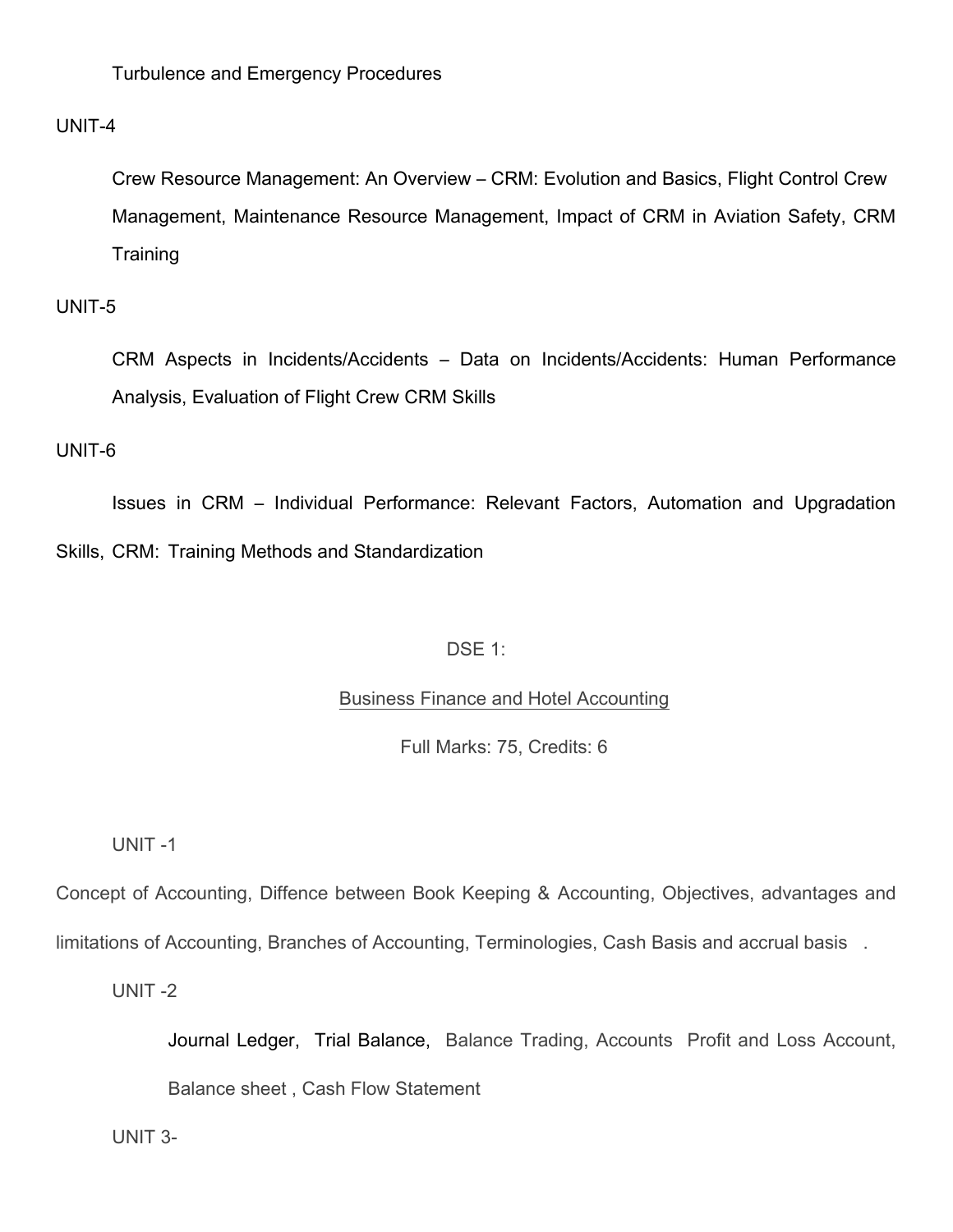Concept of Financial Management, Evolution of Financial Management, Objective of Finance Management

UNIT -4

Time value of money, Cost of Capital & structure, Capital Budgeting, Working capital

management Dividend policy,

UNIT-5

Hospitality Accounting Overview, Revenue Process of Hotels

## DSE 2:

## Food & Beverages and Food Production

Full Marks: 75, Credits: 6

Unit-1:

Introduction hierarchy in F & B service and its job, F & B outlet, F & B service equipment, glassware, crockery, cutlery, general points for all supervisor staff and checklist, menu and menu planning, covers and accompaniment

Unit-2:

Restaurant setup, mis-e-scene and mis-en-place, types of service i, types of service ii, method of billing and payment, banquet, alcholic and non-alcholic beverage, wines, spirits and service, beer, cocktail and mocktail

Unit-3:

Scope of catering industry, assessment on cocktail and mocktail

Unit-4: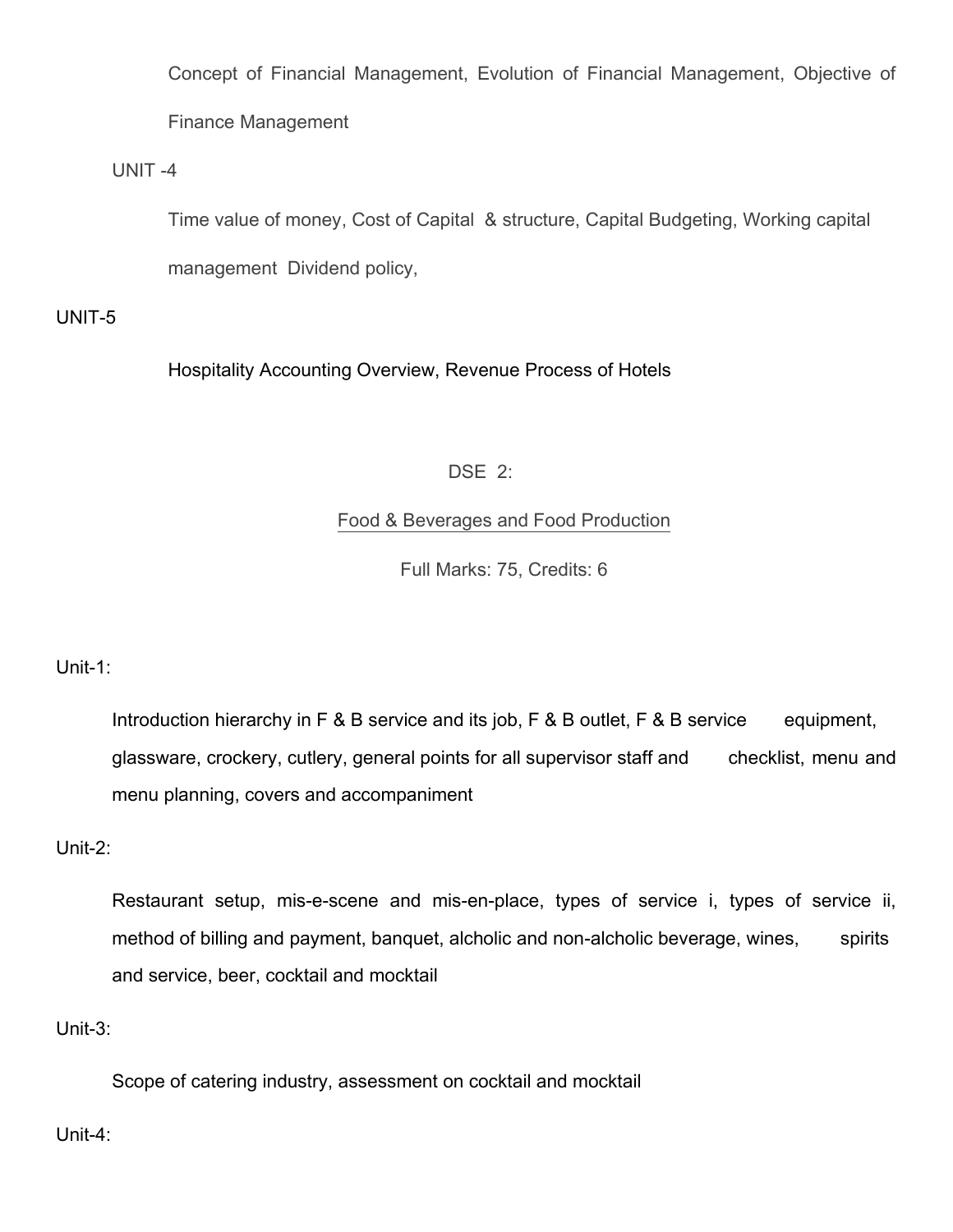Introduction to cookery; definition and origin of cookery, kitchen staffing: Operation of kitchen, organization chart of staff, duties and responsibilities, kitchen tools and equipment: Equipment(large), safety from cuts, scratches and maintenance, aims and objectives of cooking food: Benefits of cooking, effect of cooking, preparation of ingredients

#### Unit-5:

Method of cooking i: Role of heat, water, fat, smoke cooking, method of cooking ii: Role of microwave, pressure and slow cooker, vegetables, cuts of vegetables and preparation, method of cooking egg, fish, meat, poultry, kitchen management and planning, portion control i and ii, soup, stock, sauce, rice and cereal, milk product, herbs, Indian spices and masala

### Unit-6:

Project of fifteen to twenty-five pages on industrial visit

### GE 1:

### Business Economics & Elementary Statistics

Full Marks: 75, Credits: 6

### UNIT -1

Business Economics, Profit and Profit Maximization: Overview of Economic Analysis, Analysis of an Individual Demand. Market Demand and Theory of Production: BASIC Elements of Demand, Price Elasticity of Demand and Supply, Introduction to Production.

UNIT -3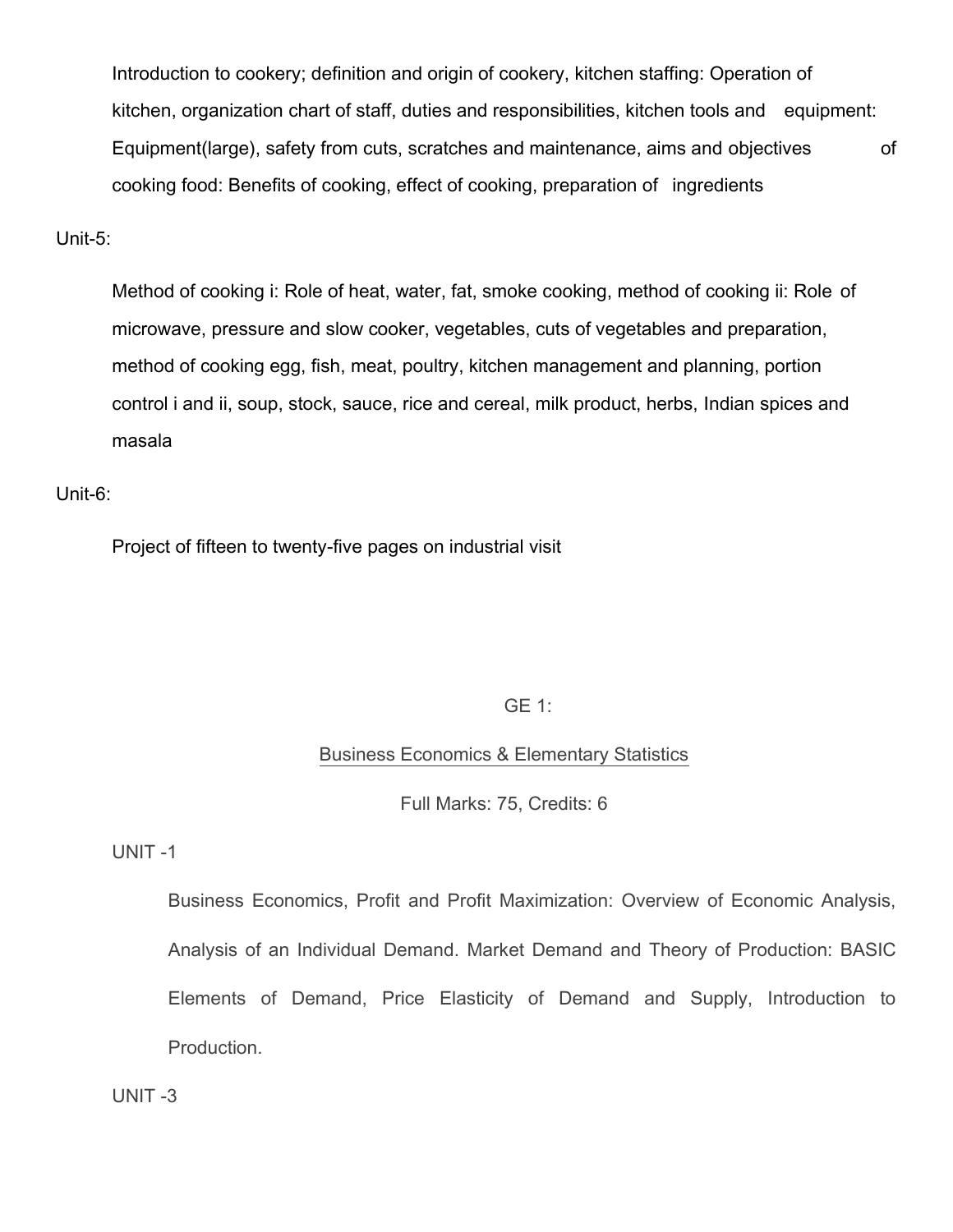Market Structure and Economic Growth- market Structure, Overview of economic Growth, Four Wheels of Growth and Theories of Economic growth. Overview of Macro Economics- Basic of Macro Economics, Economic Growth and Development, Theories of Macro Economics.

### UNIT-3

Definition of Statististics, Advantages & Disadvantages of Statistics, Method of collecting data, Classification of Data, Organising of Data

Central Tendency - Mean, Median, Mode, Variance, Standard Venn diagram

### UNIT-4

Correlation and Regression. Pie Chart, Bar Chart, Ogive Sampling Distribution

UNIT-5

Index numbers

### SEMESTER – VI

Cargo Transportation Management & Airfares & Ticketing

Full Marks: 75, Credits: 2

### DSE 3:

UNIT-1

Introduction Air cargo Transportation, Transportation of Cargo-Various ways-Relative Advantages and Disadvantages, Documentation in Cargo Transportation.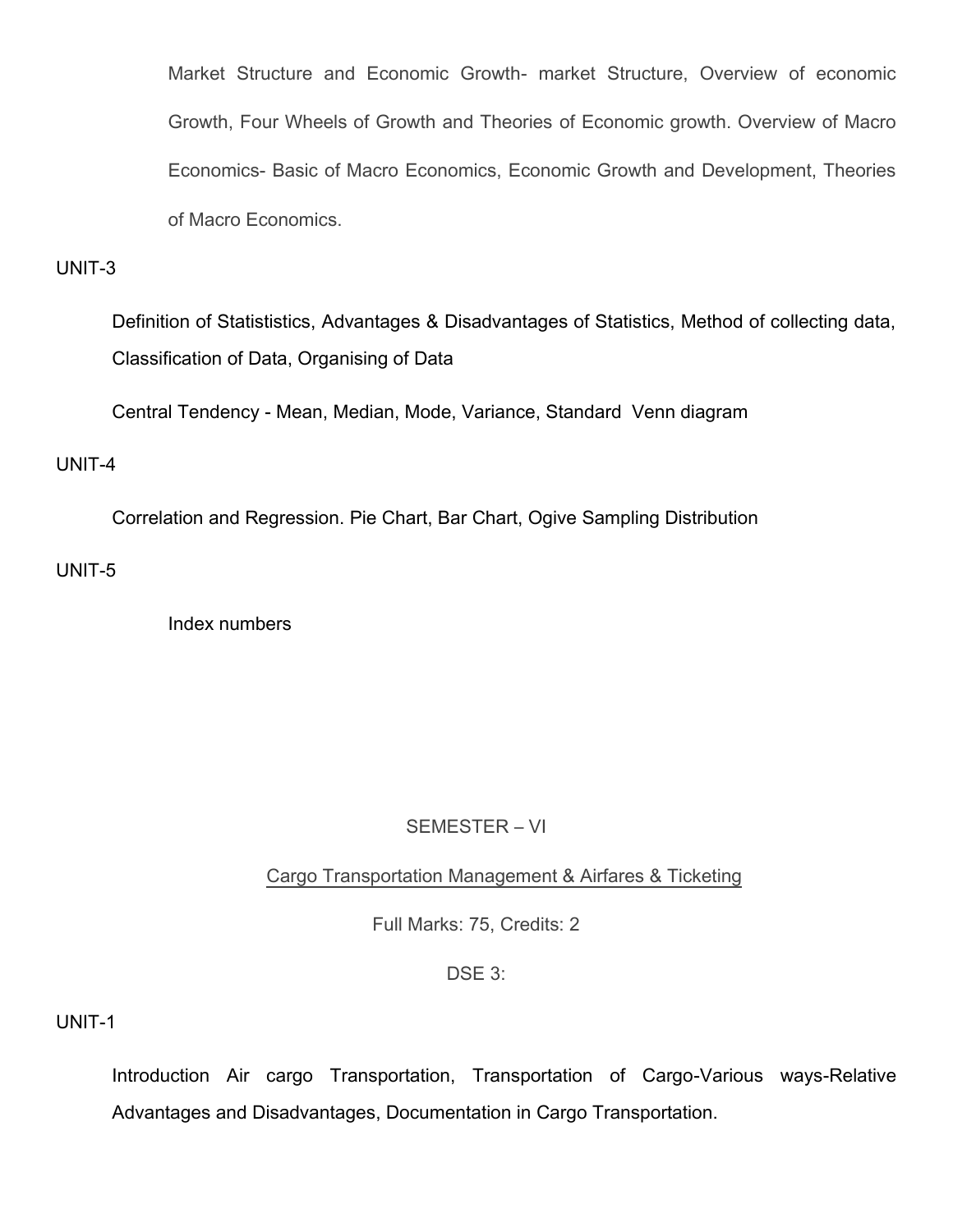### UNIT -2

Fares Ticket and DG- Global Indicator, Air Tariffs, Fare Construction, Automated and Electronic Ticketing, DGR, Airway Bills, Known Shippers-Concept and responsibilities, Acceptance of Cargo.

### UNIT -3

Introduction to Fares and Ticketing - Types of Fares, Tickets- Manual, Automated and E-Tickets, Global Indicators, Geography, IATA Areas and Hemisphere, Types of Fare.

### UNIT -4

The Passenger Air tariffs- Coding and De-Coding of Cities, States, Countries, TPN, EMA, EMS, Taxes and their Applicability, The Elements of Fare calculation, Terms, Definition and Types of Journey-Explanation of the terms and Definition. OW Journey, Return Journey, Round Trips, OOJ, TOJ.

### Tourism Business & Product

Full Marks: 75, Credits: 2

DSE 4:

#### UNIT-1

Tourism Organizations - Introduction and function of Tourism Organizations. International Organizations – UNWTO, PATA, UFTAA. National Organizations – ITDC, IATO, TAAI, FHRAI. Regional Organizations – WBTDCL, HPTDC, KTDC, RTDC, EHTTOA

UNIT-2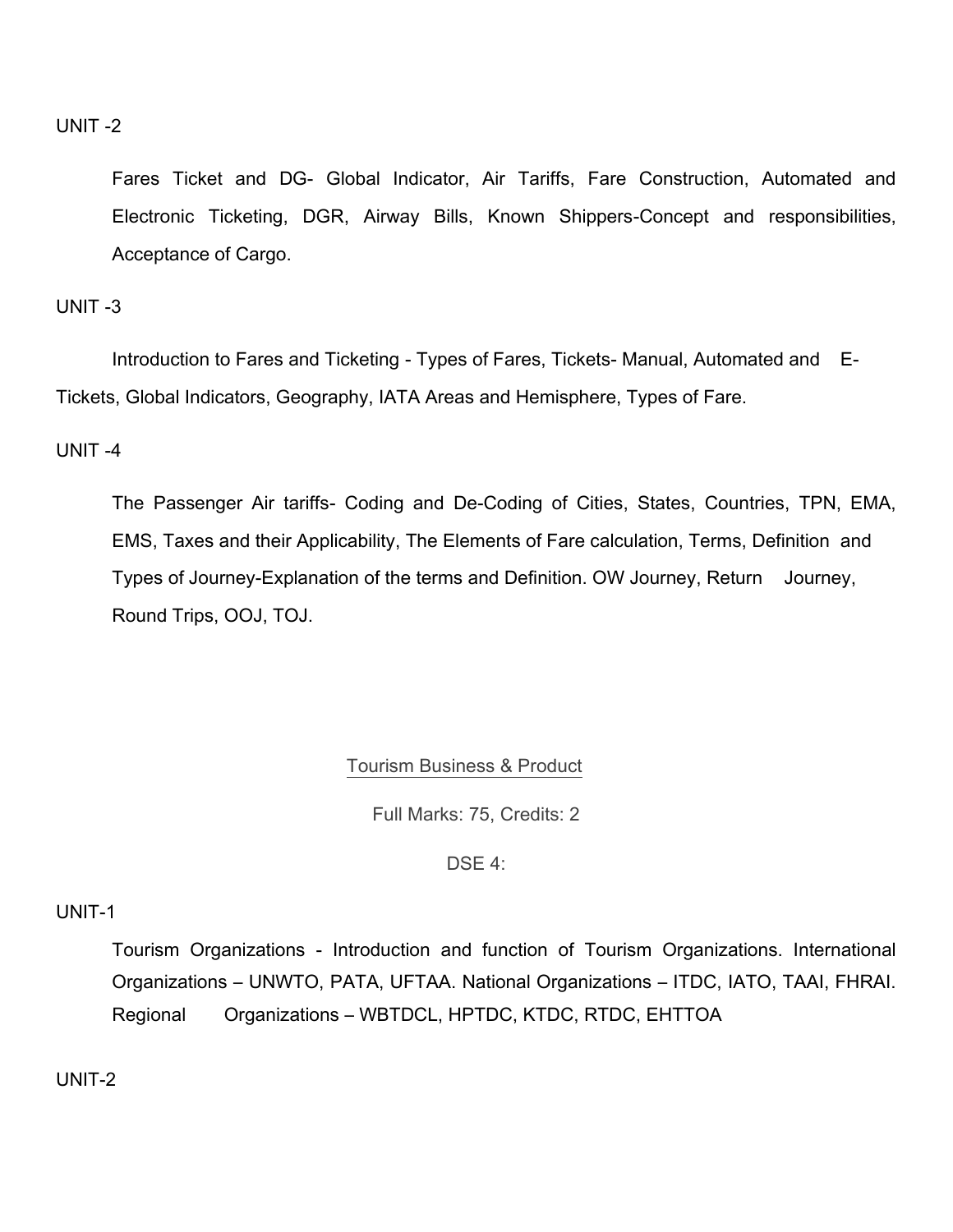Travel Operations - Definition, Difference and Roles of Tour Operators and Travel Agents. Guides and Escorts – Roles, responsibilities and qualities.

### UNIT-3

Packages and Itinerary Planning - Tour Package – Definition and types. Definition, role, types, functions and advantages of an Itinerary. Costing and Margin.

### UNIT-4

Tourism Marketing - What is Tourism Marketing? 4 P's of Marketing. Market segmentation. Tourism product life cycle. Features of Tourism Product.

### UNIT-5

Tourism Entrepreneurship - Formation of Travel Agency, What is Entrepreneurship, Qualities of a good Entrepreneur, Challenges faced by an Entrepreneur, Entrepreneurship in Home stays

### UNIT-6

Luxury Trains - Palace on Wheels, Deccan Odyssey, Maharaja's Express, Royal Rajasthan on Wheels, Golden Chariot – Introduction, features and route.

# INDUSTRY VISIT

SEC 4:

Full Marks: 75, Credits: 2

### GE 2:

### India as a destination Cruise Destination

(Inbound & Outbound)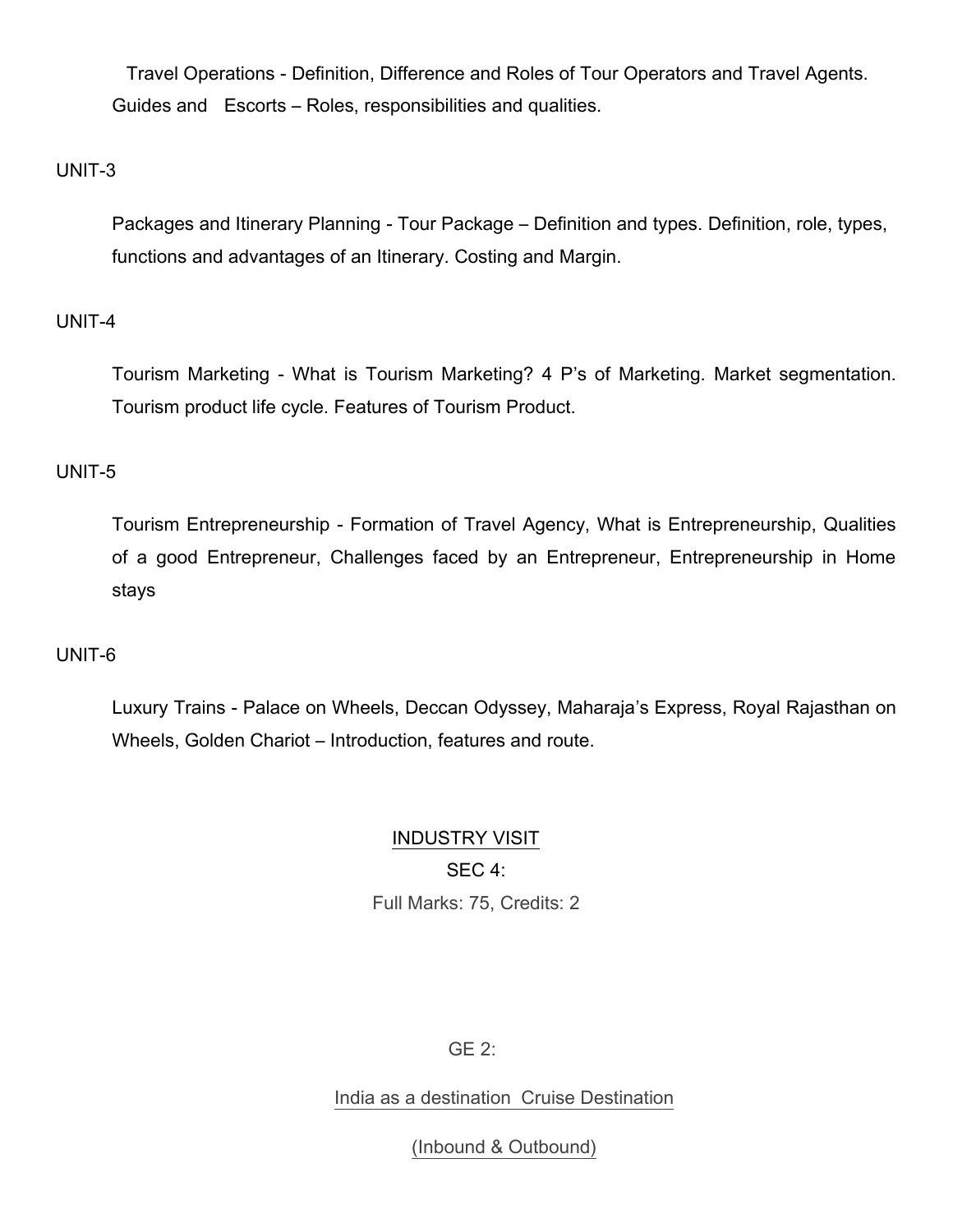$UNIT - 1$ 

Pilgrimage tourism, Adventure tourism, Medical tourism, Cultural tourism, Beach tourism, Historical tourism, Ethnic tourism, Eco tourism, Wildlife tourism, Special Interest Tourism.

 $UNIT -2$ 

Tourist destination – West Bengal, wildlife tourism, adventure tourism, historical tourism, village tourism. North Bengal Tourism – Fair and festivals, role of the Department of Tourism - Govt. of WB for development of tourism in North Bengal.

 $UNIT - 3$ 

Introduction to Cruise- Cruise Tourism in India: an overview, cruising: a success story, types of cruise (cruise category), ship specification, and onboard activities.Itineraries-General itineraries and shore excursion (Part 1 -4) General itineraries and shore excursion (River Cruising)

 $UNIT - 4$ 

Community support and Things to know before going onboard- Travel documents and money matters, life onboard, medical services and emergencies, general FAQs, Safety and security. Environment initiatives and community support – Part -1, environmental initiatives and community support Part 2

 $UNIT - 4$ 

Cruise Destination (India and International) India- A cruise Destination, Handling Shore, excursions. Barrier to India becoming a major cruise destination, Costa cruise, Royal